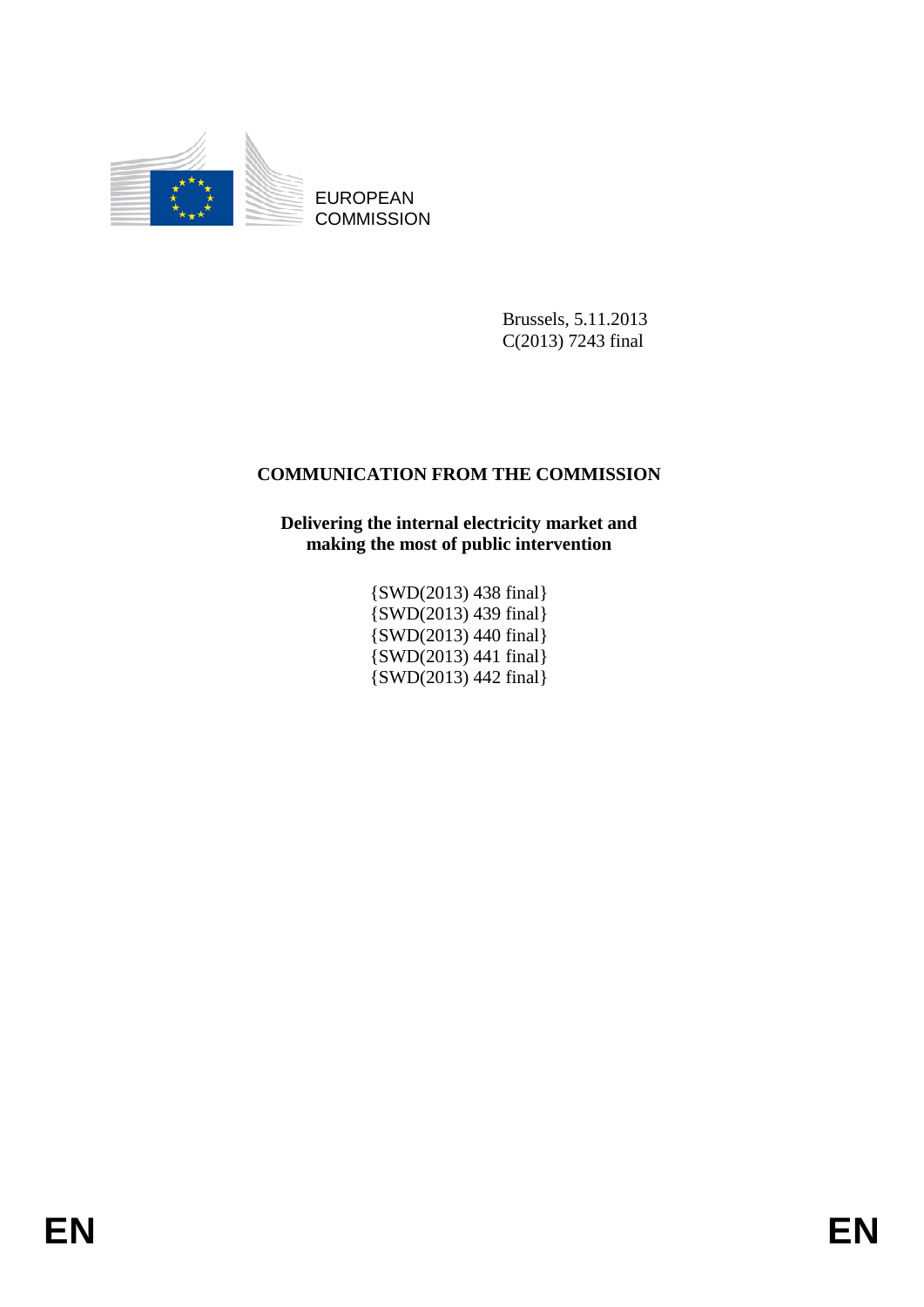### **COMMUNICATION FROM THE COMMISSION**

## **Delivering the internal electricity market and making the most of public intervention**

### **I. INTRODUCTION**

An internal electricity market for Europe is not an end in itself. It is urgently needed to achieve the objectives of the Union policy on energy<sup>1</sup>. Those include: secure and competitively priced supplies; renewables and climate change targets of 2020 and beyond; and a significant increase in energy efficiency across the whole economy. That market should be based on fair and open competition. To achieve those public policy objectives, it is widely accepted that there is a need for some public intervention in electricity markets.

Member States have agreed to complete the internal electricity market by  $2014^2$ . To ensure that the market is completed and works effectively, and to ensure that citizens benefit from the opening of electricity markets across the Union, it is important to define the role, level and nature of public intervention, in line with the principle of subsidiarity, at Union, regional, national or local level. Where public intervention is defined at regional, national or local level, the Commission invites the competent authorities to ensure consistent approaches across the whole Union.

Public intervention at regional, national or local level can take different forms. Examples include state aid to certain sectors or companies in the form of grants or exemptions from taxes and charges, the imposition of public service obligations, and regulation through general measures. Public intervention can be useful and effective to attain policy objectives set at Union, regional, national or local level, but it must be well designed and should be adapted to changes in market functioning, technology and society that occur over time.

In the Communication "Making the internal energy market work"<sup>3</sup>, the Commission stressed that if public intervention is not well designed, without proper co-ordination at EU level, it risks being counterproductive and distort the functioning of the internal market. In that Communication the Commission proposed an Action Plan for Europe to ensure the success of the internal market. That Action Plan announced a number of measures which aim to ensure appropriate public interventions. Those include for the year 2013 the adoption of guidance on support schemes for energy produced from  $r_{\text{enewable energy}}$  sources<sup>4</sup> and the development of criteria for assessing and ensuring

<u>.</u>

<sup>&</sup>lt;sup>1</sup> Set out in Article 194 of the Treaty on the Functioning of the European Union  $2^{2}$  See conclusions of the European Council of 4 Eebruary 2011

 $2^{2}$  See conclusions of the European Council of 4 February 2011

<sup>&</sup>lt;sup>3</sup> COM(2012)663

<sup>4</sup> Hereinafter: renewables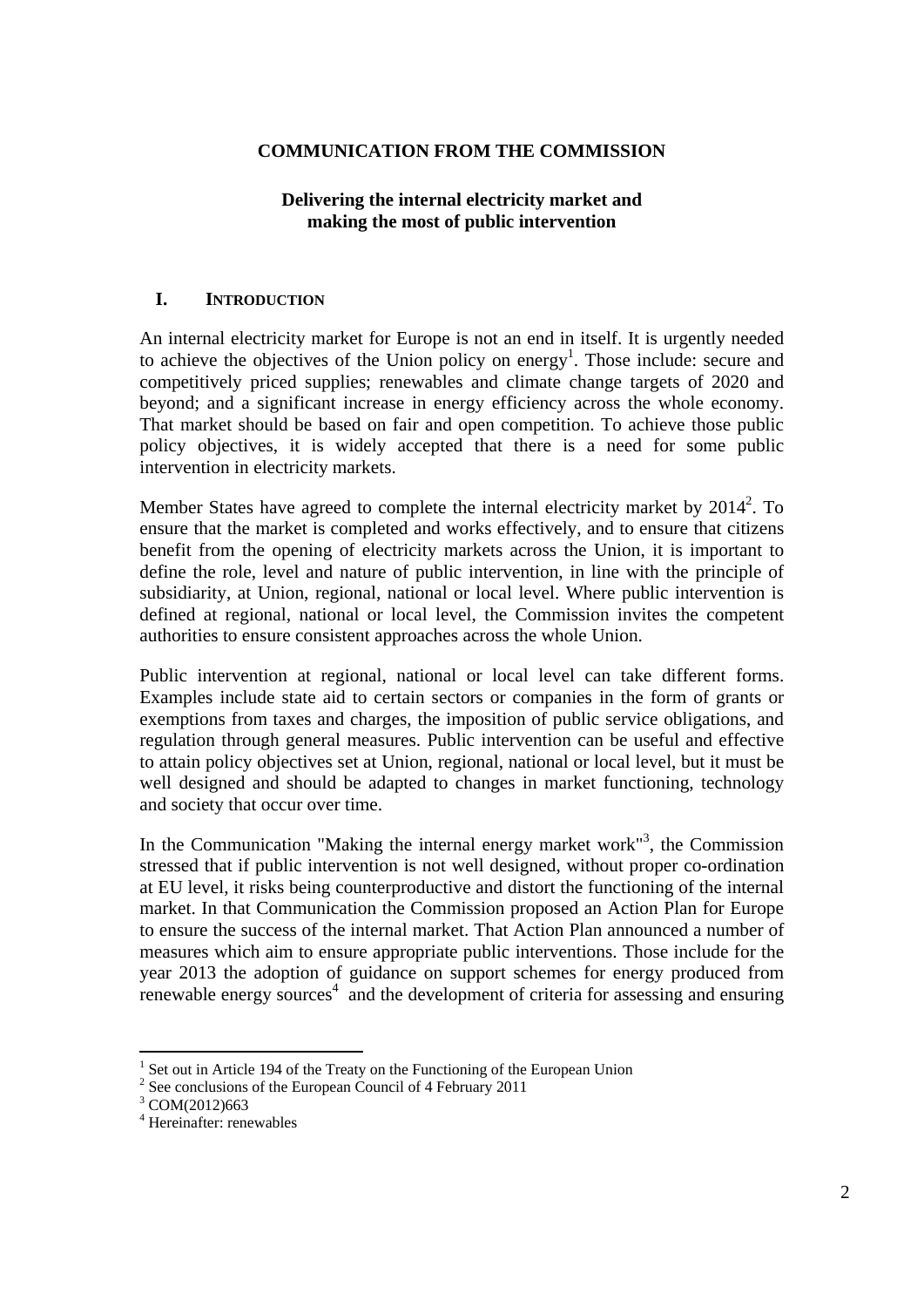consistency with the internal electricity market of national initiatives related to new generation capacities. The latter has also been requested by the European Council<sup>5</sup>.

In the Communication "Renewable Energy: a major player in the European energy market<sup>"6</sup>, the Commission underlined the need to adjust public intervention in order to stimulate innovation, increasingly expose renewables to market prices, prevent overcompensation, diminish the costs of support and ultimately end support. That Communication also repeated the announcement of guidance on support schemes for renewables.

In the meantime, some Member States have announced significant public support for investments in new generation capacity. If not properly designed, that support risks creating distortions of competition and investment signals.

The Union needs to look further ahead, and decide about the way to achieve the long term objective of almost carbon free electricity, presented in the Energy and Climate Roadmaps for  $2050^7$ . The Green Paper on a  $2030$  framework for energy and climate policies $\mathscr{S}$  points out that moving towards a more sustainable, secure and competitive energy system for the longer term requires a review of public intervention.

The case for reviewing public intervention in the electricity market in particular is strong as it has a significant influence on the costs and prices of electricity. In 2050, the total costs of electricity supply are predicted to vary from EUR 100 to EUR 200 per MWh, depending on policy scenarios<sup>9</sup>. Member States have been supporting fossil fuel-based generation as well as nuclear energy and renewables for some time. It is however difficult to establish the costs of each of these technologies on a comparable basis and to assess the necessary level of public support to them. The assessment of costs must reflect the capital, operating and maintenance costs of the power plants concerned as well as waste management and disposal, network and balancing costs and all related external costs such as emissions. For renewables, the initial capital expenditure is high and there are significant balancing and network costs. On the other hand their low production costs reduce the wholesale electricity prices and production of renewable electricity is emissions free. For nuclear the costs include, alongside heavy initial capital expenditure, the costs of decommissioning, waste disposal, and significant coverage of liability in the event of accidents. However as with renewables, nuclear operating costs are relatively low. Fossil fuel generation involves investment costs, important import fuel costs as well as the costs of CO2 allowances. To subsidise the costs related to the various technologies, Member States use a number of different tools and instruments, including tax breaks, fees and levies added to consumer bills and direct subsidies. Some of these forms of support fall under the EU law definition of state aid whereas others do not. The  $OECD<sup>10</sup>$  and

<sup>5</sup> European Council Conclusions of 22 May 2013

 $6 \text{COM}(2012)271$ 

<sup>7</sup> COM(2011)885 final and COM(2011)112 final.

<sup>8</sup> COM(2013)169

<sup>&</sup>lt;sup>9</sup> KEMA study for levelised cost of electricity over the five scenarios selected http://www.roadmap2050.eu

<sup>&</sup>lt;sup>10</sup> See for example: http://www<u>.oecd.org/site/tadffss/</u>; the analysis covers direct budgetary transfers and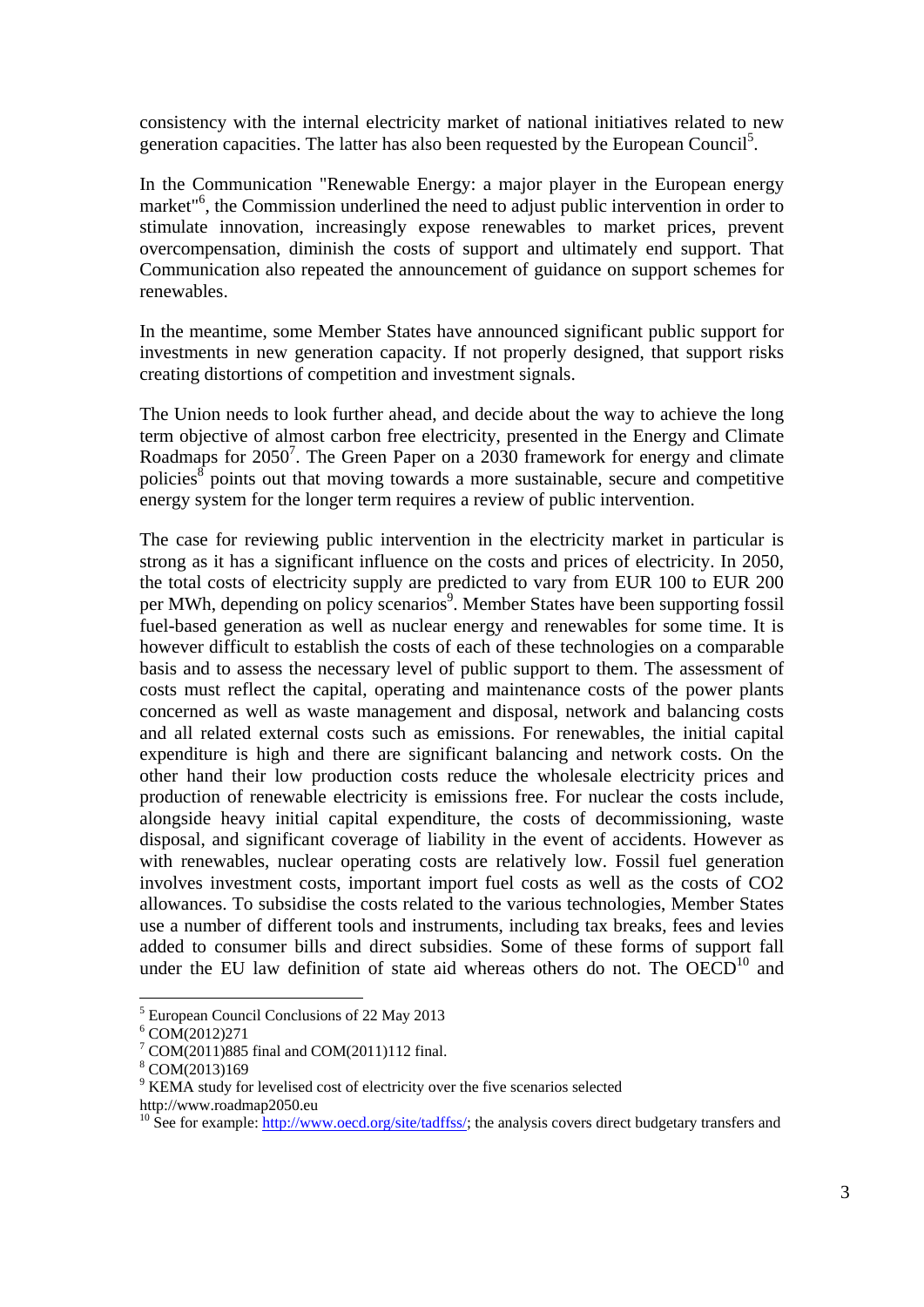$IEA<sup>11</sup>$  have approached the complexity of this topic and developed methodologies to calculate the amount of subsidy for fossil fuels and renewables. In the Commission's view, these studies are unfortunately not comparable and fully applicable to the situation of electricity production in the EU. As a result they cannot be regarded in themselves as a sufficiently solid basis for policy formulation. The Commission therefore intends to deepen its own analysis of comparative costs in this respect. In this context the Commission will integrate its own preliminary analysis of comparative costs based on currently available information in the upcoming report on drivers for energy prices, followed-up by an in-depth study on full costs and subsidies of the various technologies in the electricity sector by June next year.

Today, retail electricity prices in the Union are often higher than elsewhere in the world. The end-user prices for electricity paid by companies and households have increased over the last decade in real terms.<sup>12</sup> Reasons for this are high and increasing taxes and levies on the final electricity price, costs of networks and fuels. However, limited competition and sometimes ineffective public intervention also play an important role. This is particularly the case when public interventions are planned and implemented without using the opportunities offered by the internal electricity market, when they disregard other policy objectives, and when they neglect potential solutions on the demand side (companies and consumers).

Creating the internal electricity market requires a strong regulatory framework at Union level. However, it also requires adaptation at regional, national and local level. The competent authorities are invited to take into account the mutual interdependence that comes with being part of the internal electricity market when designing public intervention. Through this Communication and the accompanying Staff Working Documents, the Commission proposes guidance how those authorities can design new and adapt existing public intervention to ensure that the internal electricity market works smoothly for the benefit of all.

This Communication assesses the main features of public interventions to correct market failures. It shows how they can be designed or respectively adapted in order to increase their effectiveness. The Communication presents the principles and direction of changes for discussion, in which in the Commission's view, the design of public interventions should further develop. Although the focus of the Communication is on public interventions in electricity sector the principles established may be applied as well in other energy sectors e.g. in transport and heating.

The Commission will adopt in 2014 new Union Guidelines on environmental and energy aid for 2014-2020 (hereinafter: EEAG). The Commission services will soon launch a public consultation on a draft text for those Guidelines. When adopting the

ilibrary.org/energy/data/iea-energy-prices-and-taxes-statistics\_eneprice-data-en

tax expenditures that provide a benefit or preference for fossil-fuel production or consumption. Beyond this, externalities of conventional fuels in terms of their social and health costs have been estimated at <sup>11</sup> Int[ernational Energy Agency 2012 World Energy Outlook](http://www.worldenergyoutlook.org/) http://www.worldenergyoutlook.org/.<br><sup>12</sup> I[EA's index for industry's real end-prices for en](http://www.worldenergyoutlook.org/)ergy in EU OECD [http://www.oecd-](http://www.oecd-/)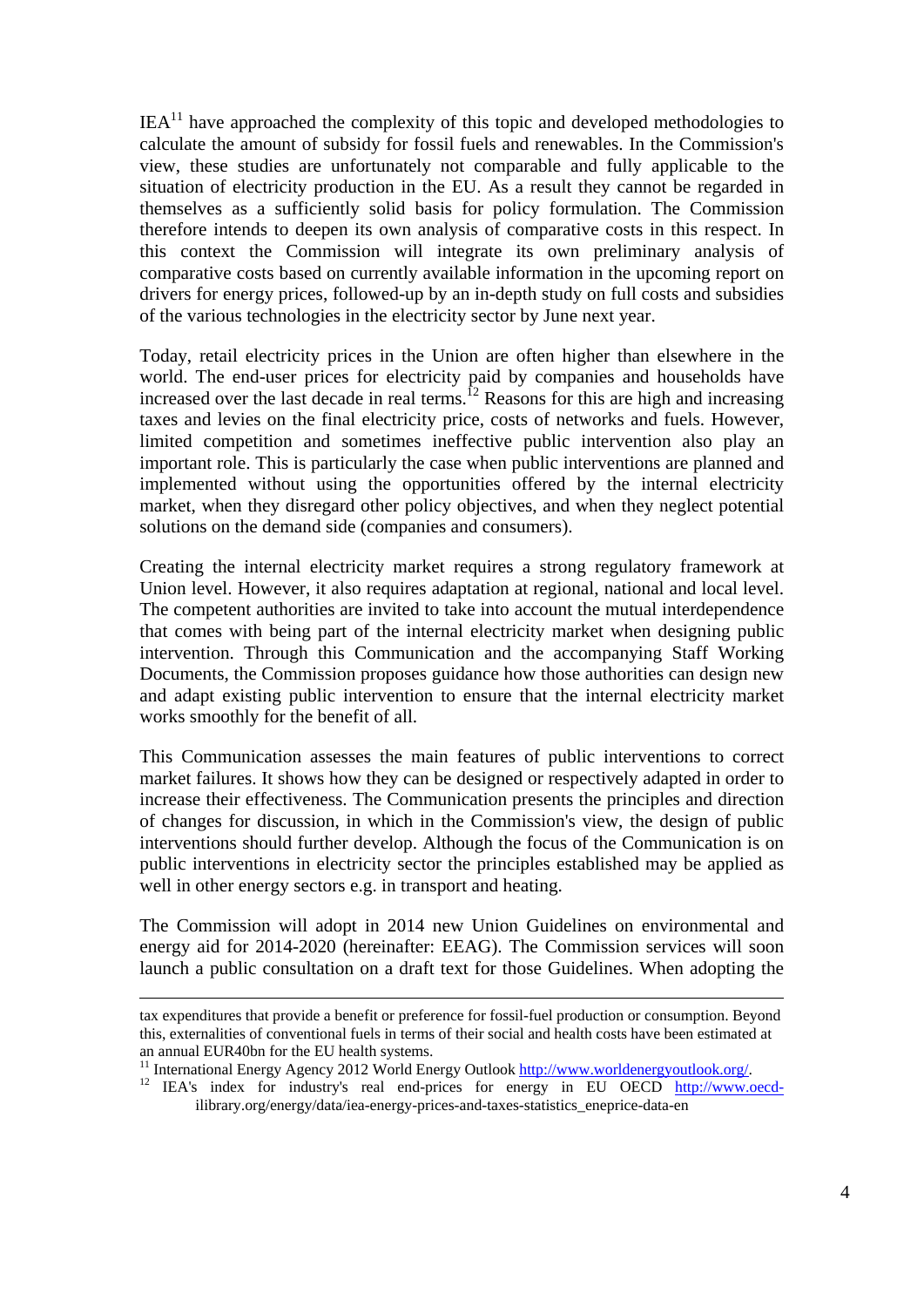EEAG in 2014, the Commission will take due account of the outcome of the public debate launched by this Communication and the draft EEAG. The Commission will also take up the results of that debate when proposing changes to the existing *acquis*  of Union law for the internal electricity market.

### **II. WHY RE-THINKING PUBLIC INTERVENTION IN ENERGY IS NECESSARY?**

The creation of the internal electricity market has changed the role of public intervention, but it has not removed the need for public intervention to secure a level playing field, overcome market failures, foster technology and innovation deployment and, more generally support, the market in delivering appropriate investment signals. As the internal electricity market develops, a number of issues have arisen which may justify public intervention.

## *Renewables are an important and growing player in the market*

As the Commission highlighted last year<sup>13</sup>, renewables have a significant market share in the internal electricity market, with 13% of Union final electricity consumption in  $2011^{14}$ . The Energy Roadmap 2050 foresees that the share of renewables will increase in the longer term.

The benefits of a larger share of renewables are manifold<sup>15</sup>. However, most support schemes applicable today were designed when renewables technologies were in their infancy and with negligible market shares. As the internal electricity market in particular evolves, as renewable energy technologies mature and as their penetration rates increase, support schemes should be adapted to those changed circumstances, in order to foster the next generations of renewables with improved performance and to contain the costs of these schemes to energy consumers.

#### *Response on the demand side*

The potential of the demand side in markets is currently underutilised. Consumers have traditionally been considered passive users, rather than an influential part of the energy market. Changes in the supply side, particularly increases in "variable" wind or photovoltaic power generation, require more flexibility in energy networks. Changes to consumption patterns, coming from energy efficiency, local energy sources, and demand response solutions can provide such flexibility and will be crucial for effectively matching supply with demand in the future.

Developments in technology create new opportunities for *demand-side response* (such as smart distribution networks, smart meters and appliances and electricity storages)

<sup>13</sup> COM (2012)271

<sup>&</sup>lt;sup>14</sup> COM (2013)0175

<sup>&</sup>lt;sup>15</sup> Their contribution to the objective of sustainability includes not only greenhouse gas emission reductions but may also comprise reductions in air pollutant emissions or reductions in cooling water needs compared to conventional alternatives. In addition, they contribute to the objective of diversified supply and greater resource efficiency.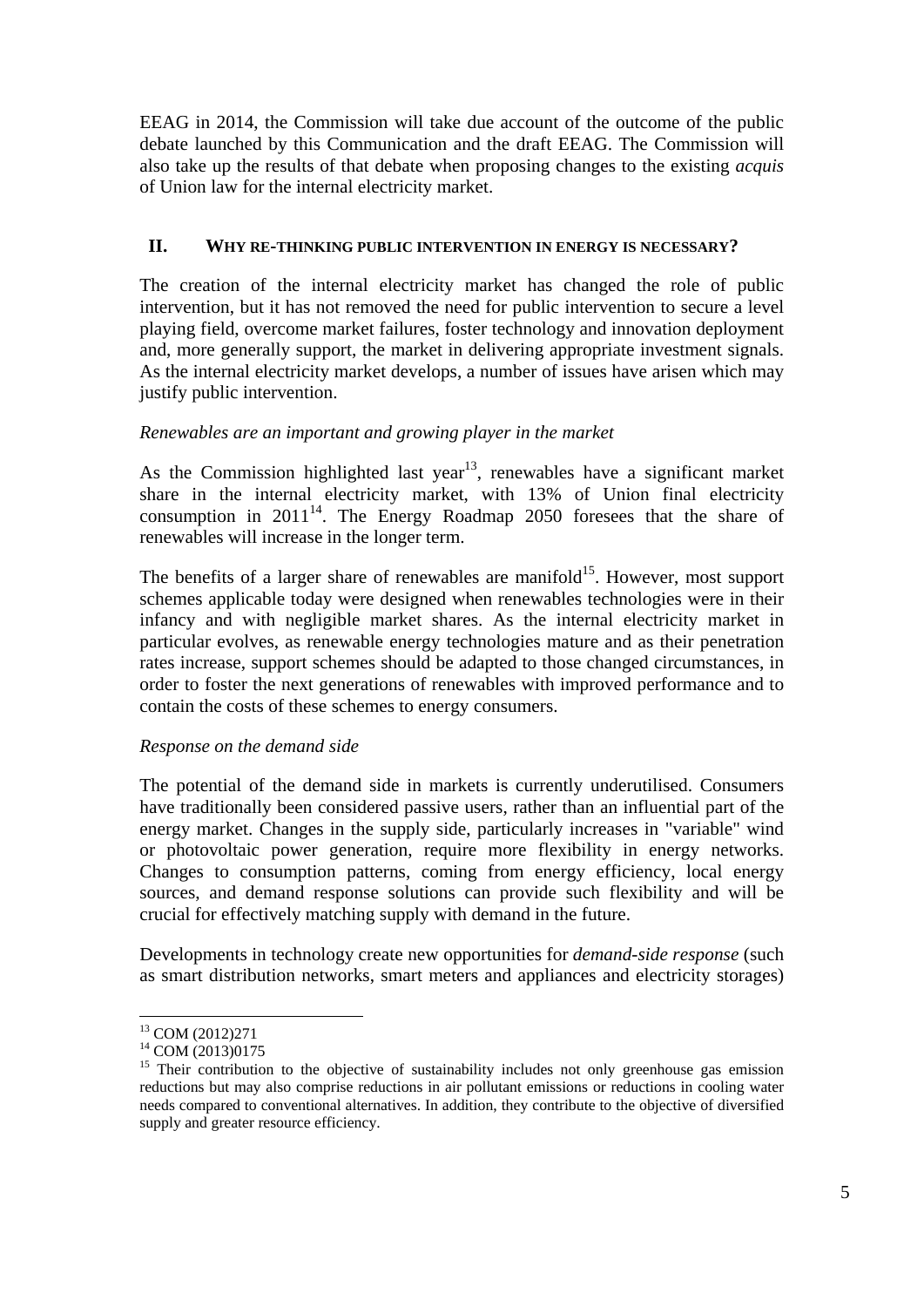*and demand-response services* (dynamic pricing, interruptible load- or dynamic-load capping contracts for industry, commercial businesses and households, participation in balancing markets, services aggregating and optimising demand for households)*.*  These increase system flexibility and reduce the need for generation capacity. They can reward consumers by enabling them to shift part of consumption to cheaper periods. The potential of the demand side response at the Union scale is enormous: peak demand could be reduced by 60 GW, approximately 10 % of EU's peak demand<sup>16</sup>. In addition to demand-response, increased end-use energy efficiency reduces costs and reduces the need for investment in expensive generation facilities.

#### *Challenges of the climate change agenda*

A key rationale for public intervention in electricity markets remains the internalisation of environmental externalities. With regards to electricity, the EU Emission Trading System, which translates the climate change targets of 2020 into secondary legislation, is an important step into this direction. Some Member States argue that in addition to support schemes for renewables, public intervention is also needed in the form of State aid for investment in nuclear generation, another low carbon electricity source.

At the same time the  $G20^{17}$  and the European Council<sup>18</sup> have renewed their calls to phase out subsidies to fossil fuels by 2020. The phase-out of environmentally harmful subsidies, including direct and indirect subsidies to fossil fuel generation, is one of the on-going actions of the Action Plan to ensure the success of the internal energy market $1<sup>9</sup>$ .

## *Need for generation adequacy*

Increased electricity production from variable sources in the EU, the need to finance the upgrading of today's aging electricity generation system, and volatility on primary energy markets create volatility and uncertainties for generators with regard to their expected revenues. They should be able to manage the uncertainties in an effectively functioning electricity market. When investors expect to be able to recover their outlays based on (expected) future electricity prices and demand, they will construct generation capacity to meet demand for electricity at all times.

Regulated retail prices and wholesale price caps mean that new investments are less likely to be profitable. In addition, the economic and financial crisis has increased uncertainties over future demand and has weakened the financial position of many companies. That situation is aggravated by the fact that demand- response services are not yet widely available. As a result, concerns about the adequacy of generation capacity have led some Member States to consider new public intervention, such as support schemes for investments in new electricity generation capacity or for

<sup>&</sup>lt;sup>16</sup> See Staff Working Document on Demand Response.

<sup>&</sup>lt;sup>17</sup> G20 Leaders Statement, Pittsburgh Summit (Sept 2009), Toronto Summit (June 2010) and G20 Research Group: 2011 Cannes G20 Final Compliance Report,

<sup>&</sup>lt;sup>18</sup> European Council Conclusions of 22 May 2013

<sup>&</sup>lt;sup>19</sup> COM(2012)663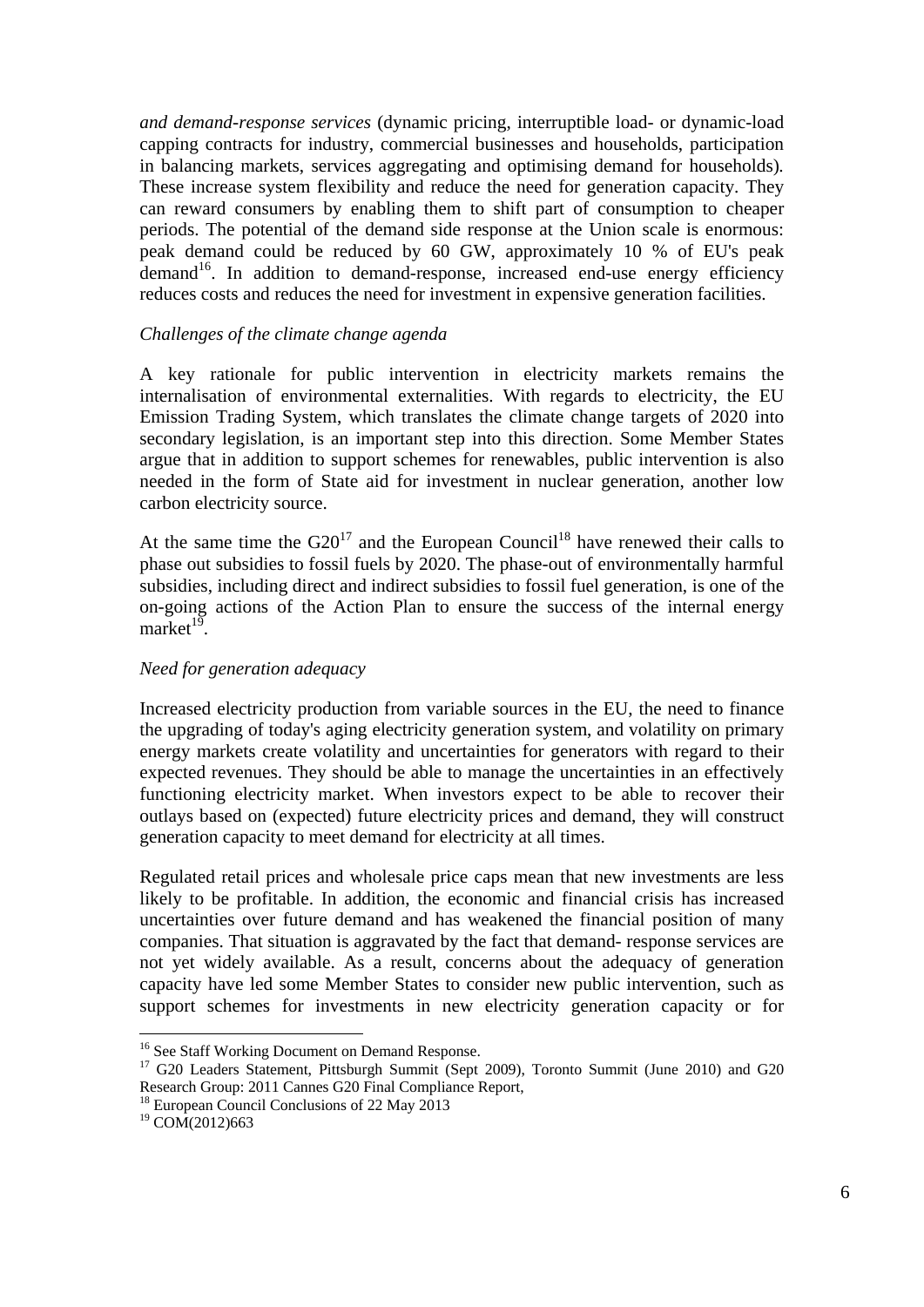remunerating existing plants to remain operational. The Commission considers that those measures should not result in inefficient plants being artificially kept in operation through public support, or in unnecessary new generation capacity being built.

### *Increasing integration of national markets*

The creation of the internal electricity market has opened up national markets to energy suppliers from other Member States and made national markets more interdependent. On the one hand this development makes it possible to exploit the synergies and economies of scale of the internal electricity market. On the other hand, where markets are linked, public intervention affects prices not only nationally but also in neighbouring markets. The resulting distortions of the internal electricity market can be both short-term (affecting system stability, spot market prices and electricity production), and long-term (crowding out investments in new capacity or diverting them to sub-optimal projects).

#### **III. MAKING PUBLIC INTERVENTION MORE EFFECTIVE AND EFFICIENT**

Well-designed, targeted and proportionate public intervention allows the competent public authorities to achieve public policy objectives without distorting markets beyond what is necessary. If a problem is temporary, the public intervention should also be temporary. Interventions should be consistent across different policy goals. This means that in a strongly interlinked and dynamic internal electricity market, public intervention must be properly coordinated within Member States and between Member States to avoid higher costs for consumers and taxpayers, reduced opportunities for cross-border trade or subsidy races between Member States.

#### *Identifying a specific problem and its cause*

To justify public intervention, it is essential to identify the problem to be addressed and demonstrate that the internal electricity market functioning on the basis of the existing *acquis* of Union law is unlikely to solve it.

The need for public intervention to avoid negative spill-overs for society if electricity producers and consumers ignore the cost of environmental damage is well acknowledged. Public intervention can also create incentives for positive developments, for example supporting the development of new renewable energy technologies where there are barriers to innovation and uptake. Some investments may be facilitated by public intervention. Such intervention can improve coordination where long-term commitment of several market players at once with different allocation of costs and benefits is required. Developing demand-response measures, for instance, requires coordinated action by distribution companies, providers of demand-response services and suppliers of electricity and information and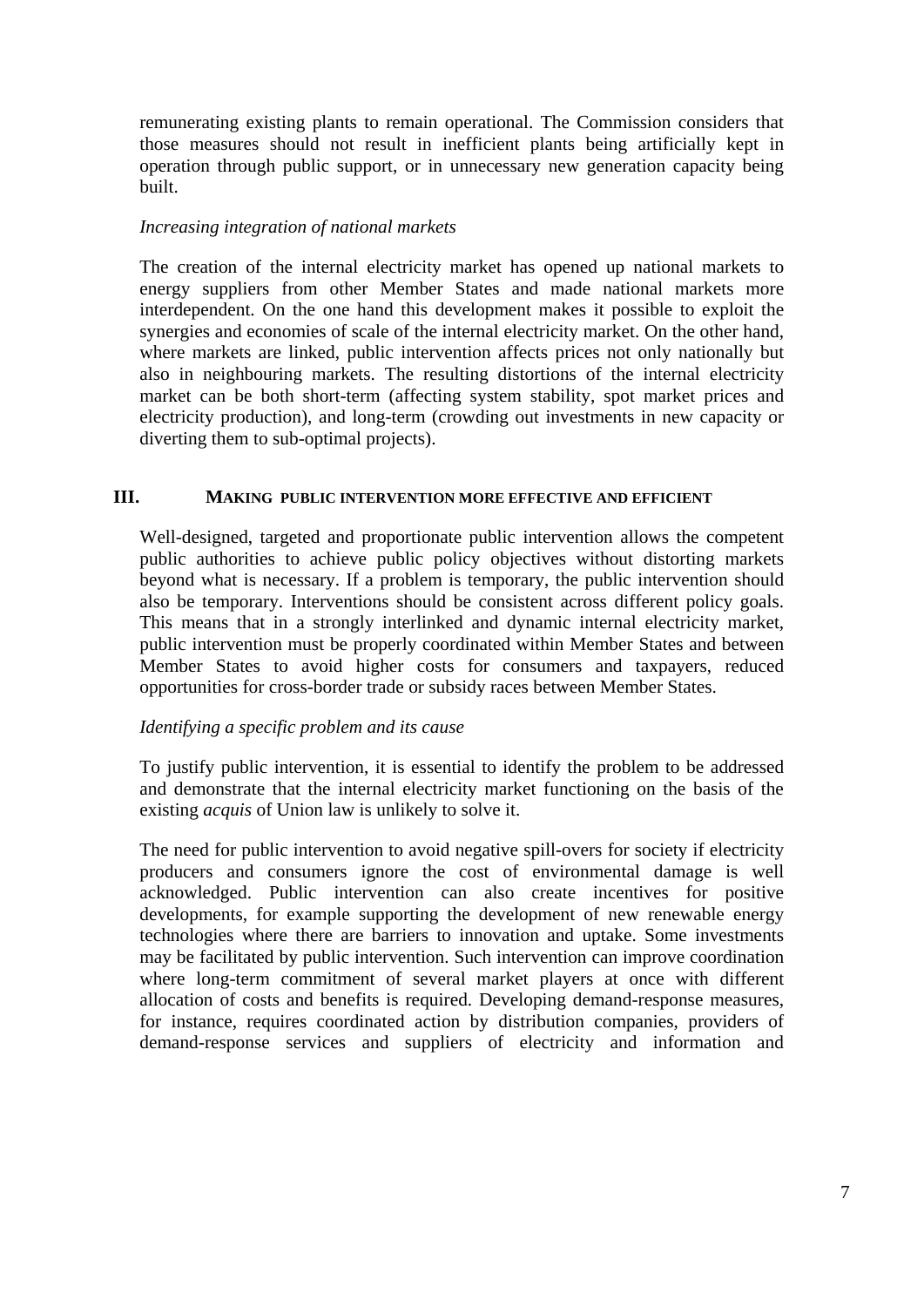communication technologies  $(ICT)^{20}$ . It may also require public incentives and the removal of barriers in networks tariffs and regulations.

Once the case for public intervention has been made, the nature of the intervention needs to be assessed in the wider political and regulatory framework of the national electricity market, including other intervention.

### *Assessing potential interplay with other policy objectives*

When designing public intervention, Member States should avoid addressing different public policy objectives in isolation from each other, in order to avoid a conflict between them. They should plan holistically taking into account all objectives of energy policy and need to coordinate the various instruments of public intervention, including opportunities offered by the internal electricity market.

Trade-offs may be complex, for example, using coal for security of supply reasons might contradict environmental goals, or boosting variable power might fuel security of supply concerns in power systems characterised by low levels of interconnection and/or flexibility. Intervention in support of domestic generation capacity may have the effect of deterring investments in new cross-border interconnectors that may represent a more efficient solution for ensuring security of supply.

Ensuring prices reflect external costs is a critical step towards ensuring effective and efficient public intervention. For example, removing fossil fuel generation subsidies is one remedy to correct distorted energy price signals.

#### *Evaluating alternative options: European and demand side dimensions*

The Union law *acquis* may offer a European alternative to national or local public intervention. The competent public authorities are invited to make full use of existing EU policies and programmes and opportunities offered by the proactive implementation of EU legislation.

Sometimes the solution to the situation in a national market might be found in a broader regional context, involving capacities or solutions available across the border thanks to the increasingly interconnected internal electricity market.

Instead of granting subsidies for new or maintaining inefficient and polluting old generation capacity, Member States could for instance promote long-term contracts for constructing new power plants between generators and future consumers (e.g. consortia of companies), provided those contracts are in line with the applicable rules of competition law. Such contracts may provide both generators and companies with the predictability they need to make investments<sup>21</sup>. For energy-intensive industries,

 $20$  For example, as a key functionality of smart grids, demand response measures will only fully deliver their potential if they are complemented by a fully rolled out high speed open information and communication technology infrastructure.

 $21$  Additional benefits include: for large industrial consumers longer term contracting hedges against peak prices, allows better planning and more efficient management of production.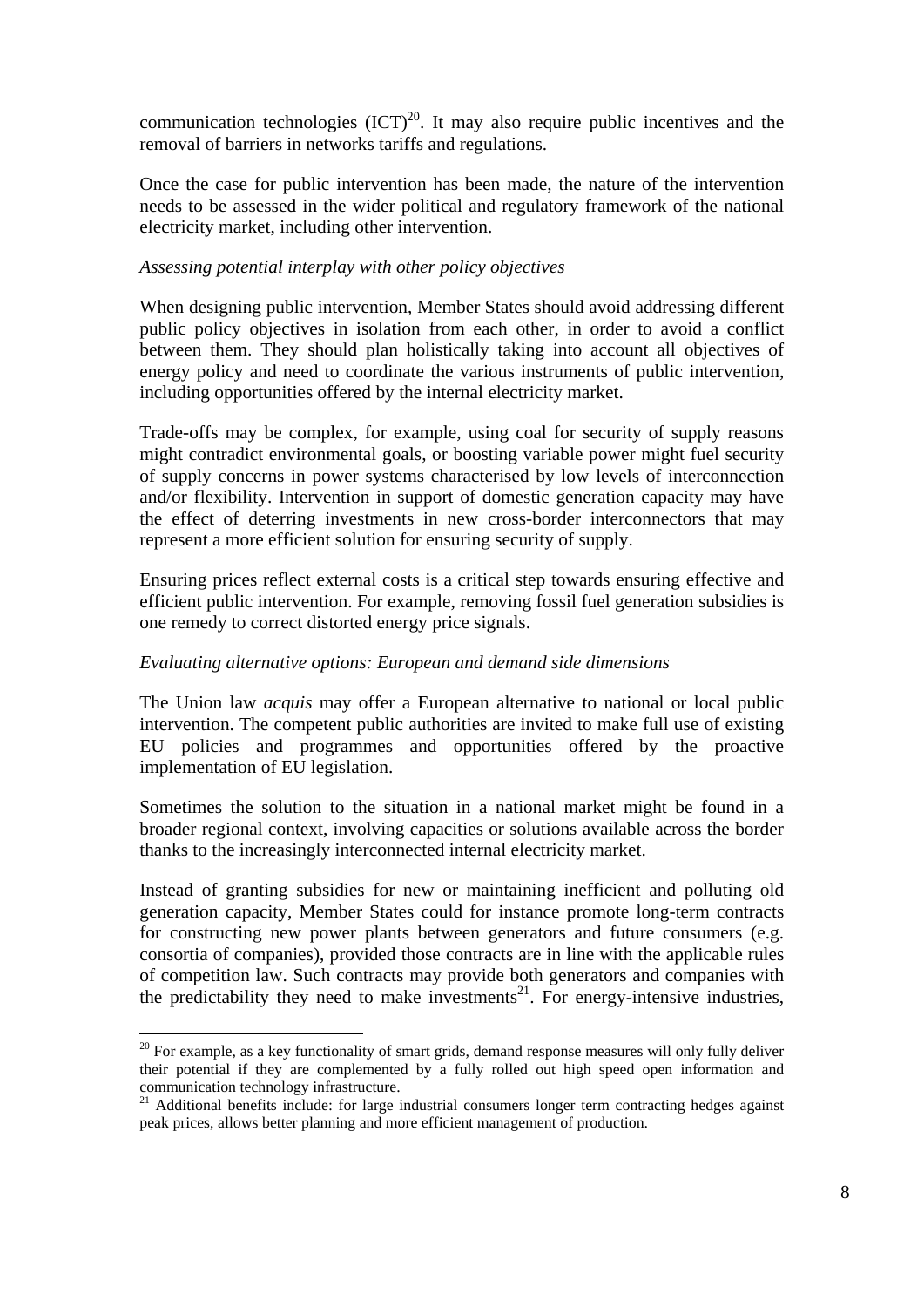long-term contracts can be an important element for ensuring their global competitiveness and can provide predictability to both buyers and sellers. Foreclosure of markets must, however, be avoided.

Furthermore, it seems useless to develop European supply without a corresponding approach to the demand side. Demand response and end-use of energy efficiency is a first alternative option before considering public intervention on the supply side. Putting demand-side response action on an equal footing with supply is the most promising tool for better matching supply and demand through market mechanisms while offering consumers the possibility to lower their electricity bills. Synergies with the ICT sector can provide cost-effective and efficient demand response management systems.

Encouraging changes in consumer behaviour and consumers' involvement does not need to mean public financial intervention. Implementing the right measures (such as improvements in the use of ICT, roll-out of smart meters and appliances, reform of network tariffs and removal of regulated prices) facilitates changes in behaviour. The transposition of those provisions of Union law into national law creates opportunities for consumers to lower their electricity bills and strengthens electricity price signals, it also reduces electricity demand at times of peak load and the corresponding need for new generation and transmission capacity, saving scarce investment funds and public resources while increasing the efficiency of the energy system. Last, but not least, it is also a cost-efficient way for the large-scale integration of renewables into the electricity system.

### *Minimising impacts of public intervention on electricity systems and competition, and ending hidden subsidies*

Support for new generation technologies often takes the form of establishing special rules for the responsibility for grid balancing, priority dispatching and financial responsibility for network development<sup>22</sup>. Whilst these rules may support the desired growth of generation capacity locally, with the development of the open and competitive electricity markets, such rules may lose their justification once the internal electricity market is completed.

The Union is harmonising market rules including network access rules (network codes) for electricity suppliers putting competitors from different Member States on the same footing. In addition Member States need to ensure that national rules which are not harmonised are non-discriminatory across technologies and do not exempt any generators from the financial consequences of their actions for example being out of scheduled production. When Member States develop intraday, balancing and ancillary services markets all producers should be able to participate in those markets, deriving additional revenue to their day ahead operations, contributing to flexibility of the

<u>.</u>

 $^{22}$  See for example rules on dispatch priority Article 16 of the Directive 2009/28/EC of the European Parliament and of the Council of 23 April 2009 on the promotion of the use of energy from renewable sources and amending and subsequently repealing Directives 2001/77/EC and 2003/30/EC, OJ L140/16 of 5.6.2009 5.6.2009, p. 16–62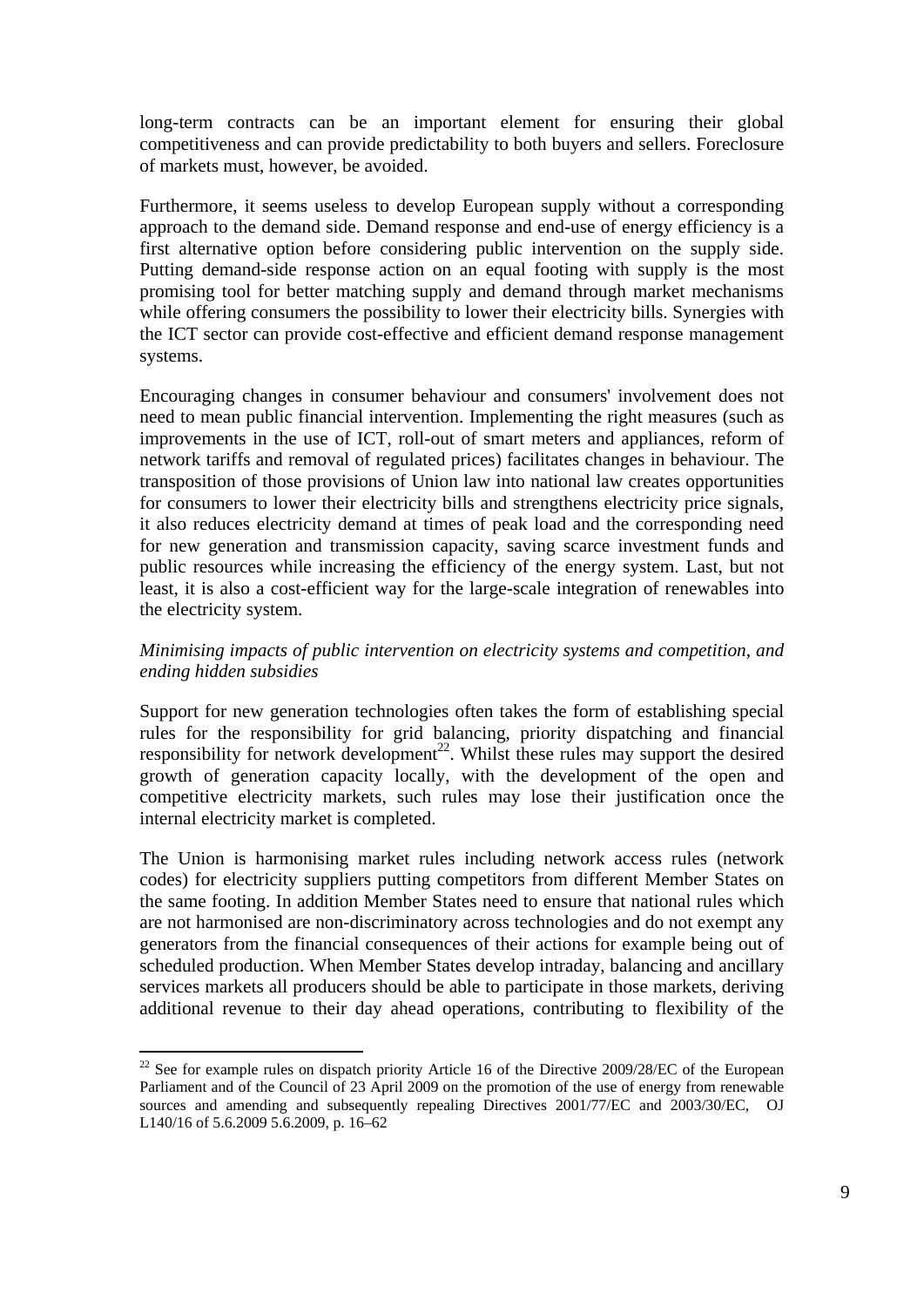system and matching of demand and supply, and in effect more efficient production with less need for subsidies.

The development and implementation of a solid legal framework for the use of nuclear energy, meeting the highest standards of safety, security and nonproliferation, is in the interest of all Member States. Public interventions have to take into account the polluter pays principle enshrined in the Treaty (TFEU) and the EU legal framework for treatment of decommissioning, waste and spent fuel management<sup>23</sup>. In the Commission's view further harmonisation of the rules on liabilities should aim to ensure that all actors in the internal electricity market are put on an equal footing.

#### *Keeping costs low: auctions, competition across technologies and exploiting efficiencies at European Union level*

In defining any public intervention, Member States should ensure that the intervention is appropriate to the objective pursued and does not go beyond what is necessary to achieve it (proportionality test). Fostering competition between technologies can help to ensure that support is limited to a minimum and leaves it to the market to select the most efficient technologies lowering the distortive effect of the support systems. Therefore, the Commission invites Member States to design support schemes across the different energy technologies capable of contributing to the objective pursued<sup>24</sup>. However, it may be relevant also to support the deployment of new and innovative but not yet competitive technologies that will allow progress along their learning curve to take place. For this purpose, technology specific support might be necessary.

In the case of support schemes, genuinely competitive bidding processes should become the default allocation mechanism to help further minimising the necessary level of support and avoid overcompensation by making the costs of energy transparent and avoid "one tariff fits all support". Schemes based on required volumes instead of guaranteed revenues for production may raise risk premia as they transfer the price risk to the producer, but may also be more effective to introduce competition between different technologies and make producers responsive to market signals.

The internal electricity market and the EU Emission trading system<sup>25</sup> are important tools to keep costs in check and therefore are key elements in the analysis of costs and benefits of national measures. Convergence of national support schemes methodologies across the EU contributes to optimised investment decisions. Competition can be strengthened if support schemes are opened to production from other Member States, building on increased connectivity and, where relevant, cooperation mechanisms.

<sup>&</sup>lt;sup>23</sup> Council Directive 2011/70/Euratom of 19 July 2011, OJ L 199/48 of 2.8.2011

<sup>&</sup>lt;sup>24</sup> This does not affect the rights of the Member States in defining their electricity mix.<br><sup>25</sup> Directive 2009/29/EC of the European Parliament and of the Council of 23 April 2009 amending

Directive 2003/87/EC so as to improve and extend the greenhouse gas emission allowance trading scheme of the Community, OJ L 140/63 of 5.6.2009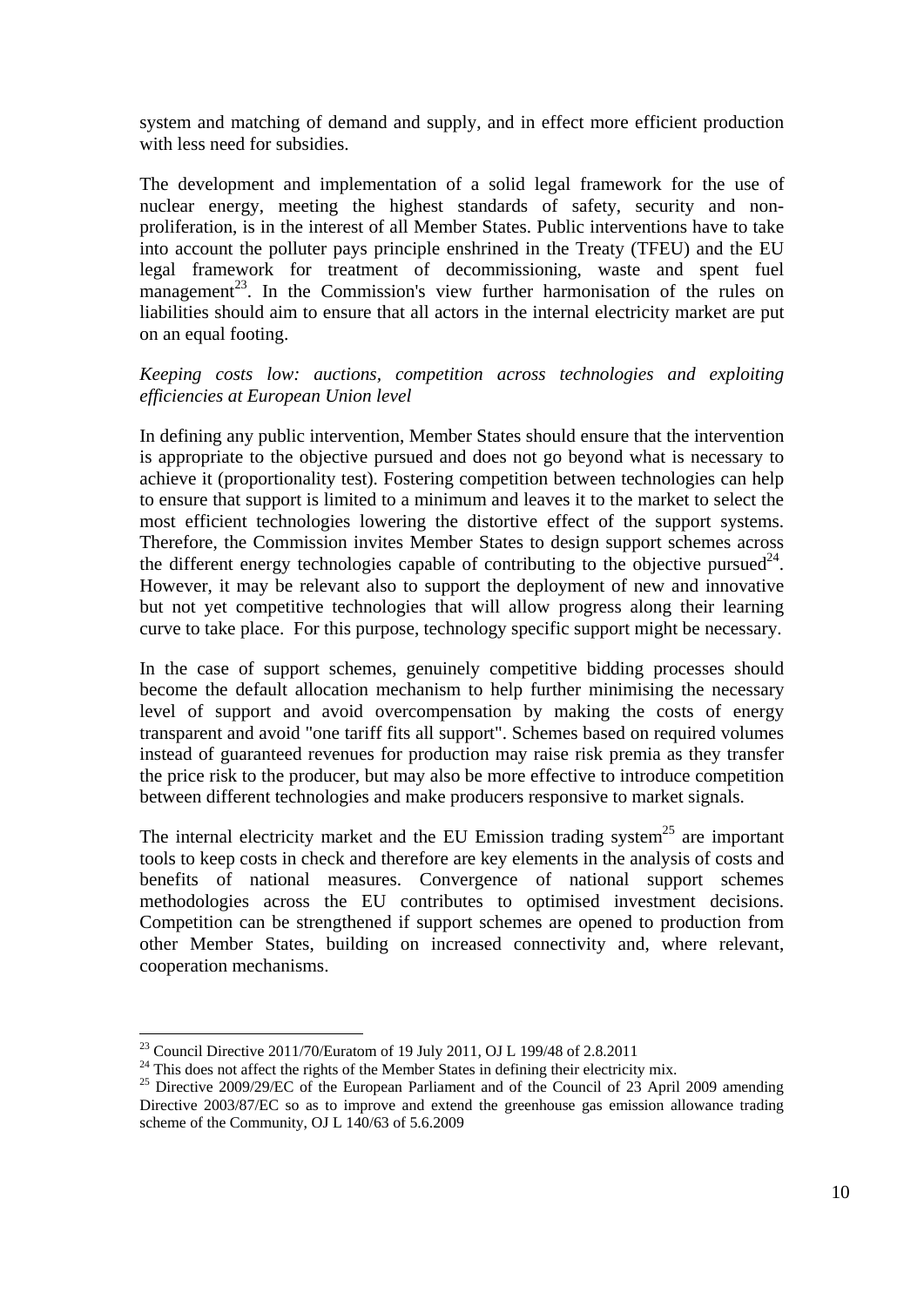The Commission specifically as regards renewables envisages exploring options for such "Europeanisation" of support schemes for the future EU legal framework on renewables. The Renewables Directive does not prohibit Member States from limiting their support schemes to nationally generated renewables production<sup>26</sup>. Already today Member States can use cross-border support within cooperation mechanisms<sup>27</sup> to introduce cross-border support. The Commission strongly encourages Member States to use these opportunities and progressively open up their nationally oriented support schemes to producers from other Member States.

Unilateral intervention conducted by a single Member State can harm companies in neighbouring Member States. Such an intervention may turn out to be more expensive and less effective than a measure undertaken jointly by several Member States. The net benefit of achieving generation adequacy in the internal electricity market would amount to EUR 7.5 billion per year in the period 2015-2030<sup>28</sup>. Further, it is expected that EU-wide sharing of balancing reserves would amount to annual net benefits of up to EUR 0.5 billion. Additional material gains the order of EUR 4 billion could come from using smart grids to facilitate demand side response at the consumer level.

Gains of EUR 16 billion to 30 billion are available in the period 2015-2030 under the coordinated renewable investment scenario, making use of the internal electricity market by locating RES electricity generation where it is most effective from a supply and demand side perspective.

When considering public intervention, therefore, Member States need to look at achieving the desired policy objectives and consider if they can be met by use of not only the national potential but also the potential in other Member States.

#### *Considering the impact on costs for consumers*

Energy costs are a key factor for the competitiveness of energy-intensive industries and for the attractiveness of an industrial location in these sectors. World price differences translate into impacts on the cost structures of energy-intensive sectors and have a direct effect on global competition and competitiveness. So far the Commission addressed these concerns by issuing State aid guidelines allowing for compensation of CO2 costs included in the prices of electricity<sup>29</sup>. Strengthening the functioning of the internal energy market can therefore make a significant contribution to ensuring the overall competitiveness of the European economy.

*Monitoring, evaluation and phasing out of support* 

<sup>&</sup>lt;sup>26</sup> The compatibility of such limitation with the provisions of the Treaty on the Functioning of the European Union is currently under scrutiny of the European Court of Justice. See cases Essent Belgium C-204-208/12 and Ahlands Vindkraft, C-573/12.<br><sup>27</sup> For instance Article 11 of Directive 2009/28/EC

<sup>&</sup>lt;sup>28</sup> Study on the benefits of an integrated European energy market" 2013, Booz&Co: http://ec.europa.eu/energy/infrastructure/studies/doc/20130902\_energy\_integration\_benefits.pdf

<sup>&</sup>lt;sup>29</sup> Guidelines on certain State aid measures in the context of the greenhouse gas emission allowance trading scheme post 2012, OJ C158, 05.06.2012, p. 4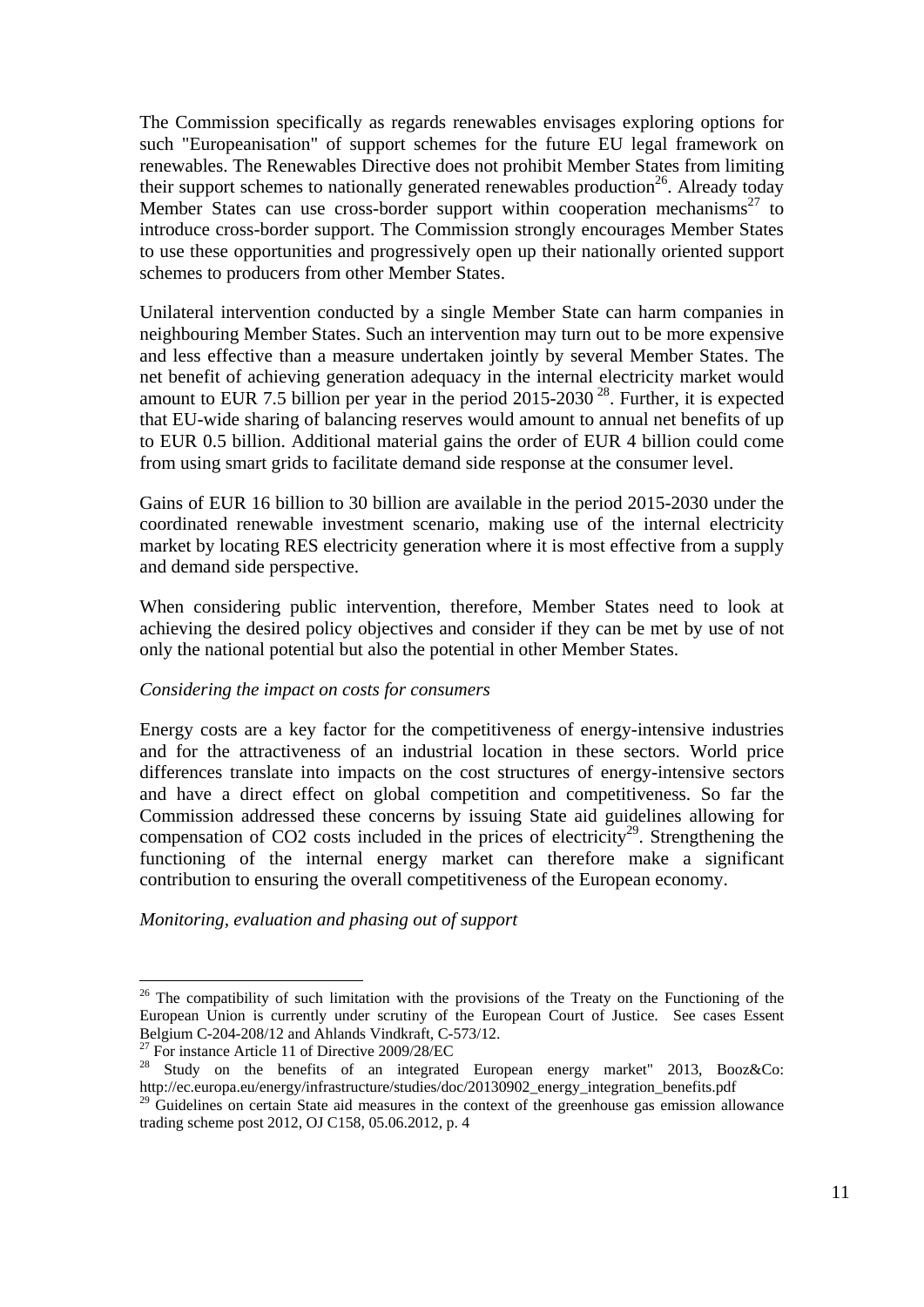In order to minimise distortions to competition public interventions should be phasedout when the reasons that have justified them vanish or when circumstances change. This requires regular evaluation. At the same time, in order to achieve their objectives, public interventions need to represent stable, long-term, transparent, predictable, and credible commitments to investors and consumers. A need to make changes in regulatory conditions in response to developments in the market does not justify applying such changes retroactively to investments already made in situations where the need arises because of failures on the part of the public authorities to correctly predict or adapt to such developments in a timely manner. Applying retroactive changes in such situations will seriously undermine investor confidence and should, to the extent possible, be avoided.

#### **IV. GUIDANCE ON SPECIFIC MEASURES**

In this Communication, the Commission provides principles and policy considerations for specific forms of public intervention related to electricity generation. The technical aspects are further developed in the accompanying Staff Working Documents.

Public interventions in electricity markets may entail public service obligations imposed on generators, suppliers and/or transmission system operators. Such obligations have to meet the requirements set out in Article 3(2) of the Electricity Directive<sup>30</sup>. In particular, they have to be clearly defined, transparent, nondiscriminatory, verifiable and guarantee equality of access for electricity undertakings. Member States must be able to show that public service obligations are necessary, proportionate and transitional in nature $31$ .

The Commission is committed to working with the competent public authorities with a view to addressing generation adequacy concerns, reforming support schemes for renewables and facilitating the deployment of demand response measures. However, where public intervention is not compliant with the Union law *acquis* for the internal electricity market or competition rules, in particular state aid rules, the Commission will launch infringement procedures and is obliged to start State aid proceedings.

#### *Guidance for public intervention for the provision of generation adequacy*

Electricity supply is essential for the functioning of the modern economy and society. Guaranteeing security of supply is therefore a key public policy objective. Even if it might be legitimate for generation adequacy standards to be different against the background of differing circumstances in Member States, the system reliability in interconnected markets is interdependent.

 $30$  Directive 2009/72/EC of the European Parliament and of the Council of 13 July 2009 concerning common rules for the internal electricity market in electricity and repealing Directive 2003/54/EC, OJ L 211, 14.8.2009, p. 55–93

 $31$ See Judgement of the Court in Case C-265/08 Federutility and Others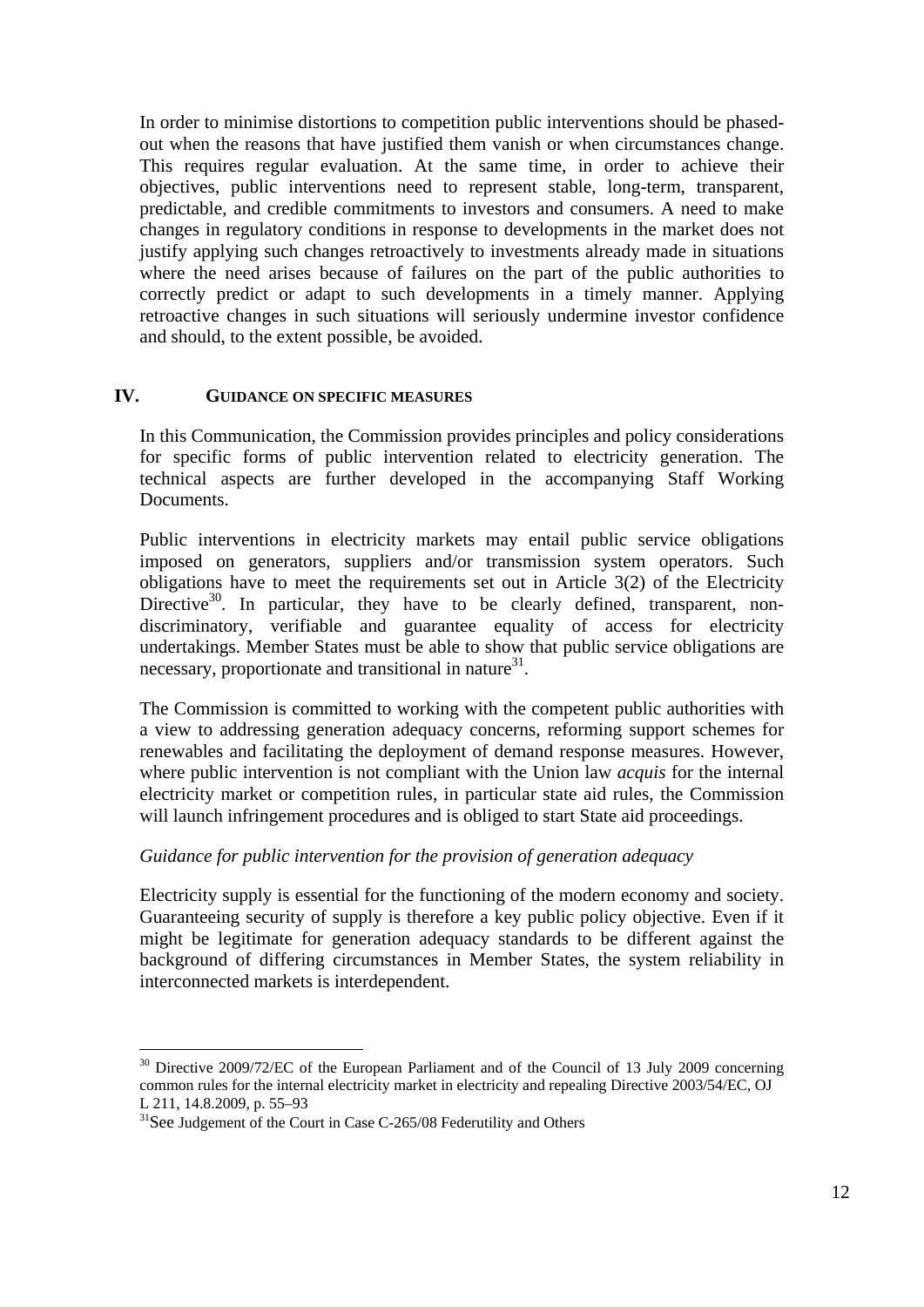The Commission considers that the prevention of supply disruption should not go beyond what is strictly necessary – the competent public authorities should first and foremost let the market forces work to carry out the appropriate investments. If there are doubts whether the market delivers generation adequacy and security, an objective, facts-based, and comprehensive assessment of the generation adequacy situation is advisable prior to public intervention. Competent authorities are invited to include an appropriate representation of the impact of Union internal electricity market *acquis*<sup>32</sup> and to be consistent with the European Network of Transmission System Operators for Electricity (ENTSO-E) Union wide generation adequacy assessment<sup>33</sup>. The assessment must take into account the potential of investment in transmission infrastructure, including interconnectors, and more demand-side involvement.

Generation adequacy assessments need to be notified to the Commission in accordance with the requirements of the Electricity Security of Supply Directive<sup>34</sup>. In order to strengthen and intensify the cooperation and coordination between Member States and the Commission in the field of assessment of generation adequacy the Commission established on 15 November 2012 the Electricity Coordination Group<sup>35</sup> as announced in the Action Plan for Europe. The rules contained in the Electricity Security of Supply Directive and its transposition and implementation may be insufficient to tackle the challenges of the future in a satisfactory way. The Commission may propose new legislation based on the exchanges with the Member States in the Electricity Coordination Group.

If generation inadequacy is identified as a serious problem following a comprehensive assessment, Member States are invited to assess the alternative measures which can equally target or minimise the generation adequacy problem. These are the promotion and enabling of demand response, including by an accelerated roll out of smart metering and expansion of interconnection capacity, in particular towards neighbouring countries with surplus electricity generation or a complementary energy mix.

The causes of generation inadequacy and reasons why it might not be remedied by the market alone must be properly identified and removed in line with European Union legal requirements<sup>36</sup>, including regulatory failures such as wholesale and retail price regulation and negative impacts on investment decisions of existing generation support schemes for fossil and nuclear generation. For integrating renewable energy efficiently in the market, alongside public intervention, effective intraday, balancing and ancillary services markets are necessary. Their lack might be an important cause

 $32$  Such as the Energy Infrastructure Regulation 347/2013, the EU emission trading system and energy efficiency policies (e.g. the Energy Efficiency Directive 2012/27/EU).<br><sup>33</sup> Including reliable data on the development of variable wind and solar, domestic and from

neighbouring Member States

<sup>&</sup>lt;sup>34</sup> Directive 2005/89/EC of the European Parliament and of the Council of 18 January 2006 concerning measures to safeguard security of electricity supply and infrastructure investment, OJ L 33, 4.2.2006. 35 Commission Decision of 15.11.2012 setting up the Electricity Coordination Group, C(2012) 8141

<sup>&</sup>lt;sup>36</sup> For example competition rules and decisions as well as provisions of the Electricity Directive 2009/72/EC.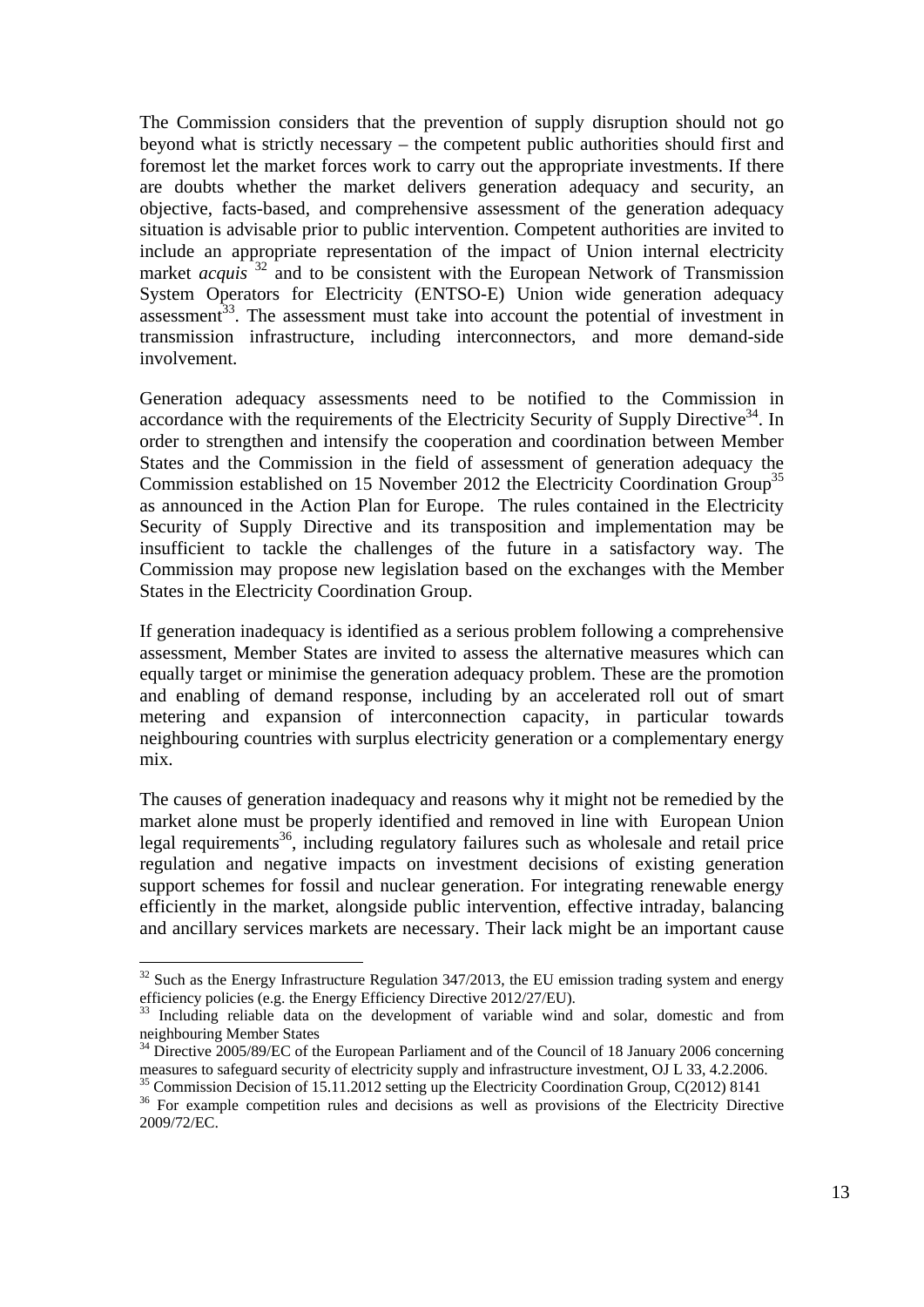of generation inadequacy stemming from the fall of profitability of mid-range and peaking plants.

If the alternative measures do not solve the identified problem of generation adequacy a strategic reserve, a credibly one-off tendering procedure or, if this will not work even a market-wide capacity mechanism are possible options. Whatever mechanism is chosen, Member States should take into account the objective of phasing out fossil fuel generation subsidies by 2020. The tendering for new capacity is most costeffective if it is organised in an open, transparent manner open to all technologies and means of providing flexibility, including demand-side response operators and operators from other Member States to the greatest extent possible (for example up to the maximum import capacity). The tender criteria may include technical performance criteria and the implications for CO2 emissions to avoid the lock-in effect of new generation capacity $37$ .

The Commission is of the view that mechanisms to ensure generation adequacy should be open to all capacity which can effectively contribute to meeting the required generation adequacy standard, including from other Member States. This can be achieved in several ways discussed further in the Staff Working Document on generation adequacy. Member States considering public interventions to ensure generation adequacy are invited to cooperate with Member States in their region at an early stage, to examine the potential of implementing cross border mechanisms.

Further the Commission is of the view that in order to minimise distortions on the internal market there should be no export charges or procedures to reserve electricity for the domestic market, there should be also no bidding restrictions or export restrictions and adverse effects on the operation of market coupling should be avoided.

The competent public authorities can reduce distortions of competition and trade by ensuring the necessity for an intervention is regularly reviewed to address the underlying market failure and designing public interventions so that they are automatically withdrawn as soon as the capacity problem identified recedes (for example by expansion of interconnector capacity or demand response deployment, or through energy efficiency measures).

Where the Commission is called upon to examine the appropriateness of public interventions to ensure generation adequacy, either under state aid rules or under internal electricity market legislation, it will require from the Member State a thorough generation adequacy assessment as described in the preceding paragraphs. Far-reaching public interventions to address generation adequacy can be expensive. Member States can reduce their impact on consumers by combining them with

<sup>&</sup>lt;u>.</u>  $37$  For example, depending on the mechanism, by ensuring that shadow carbon prices in line with the EU's climate objectives, as for example illustrated in the 2050 Energy Roadmap decarbonisation pathways, are included in relevant cost and revenue calculations and/or by specifying maximum average carbon footprint levels consistent with this pathway.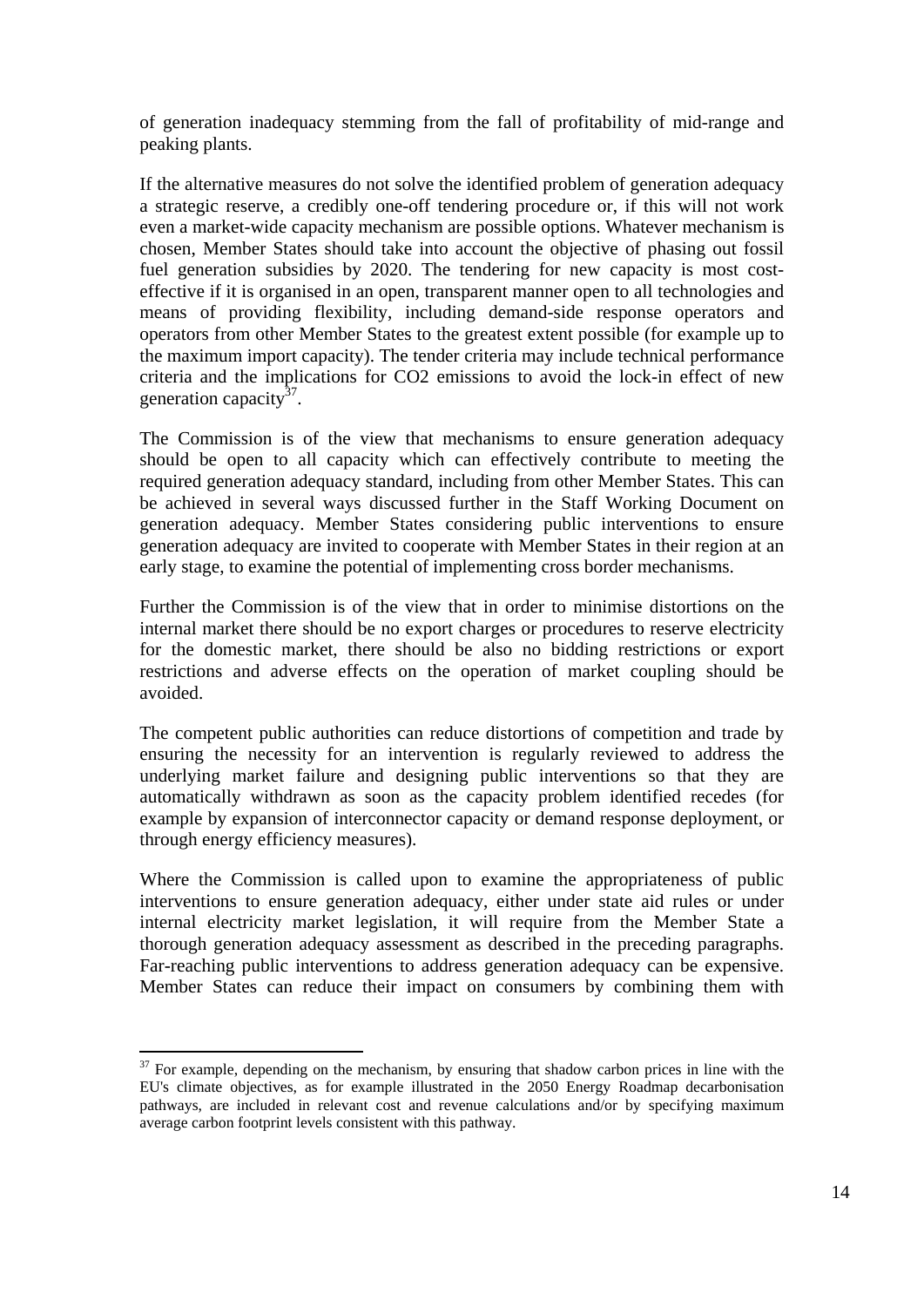measures to promote demand response, and building the market and transmission infrastructure which a low carbon electricity system requires.

Such interventions should not compensate for the negative impact of other subsidies or poor implementation of internal market rules. This means that the Commission would expect to see not just a high commitment to transitioning to a low carbon electricity system in countries proposing public intervention to ensure generation adequacy, but also RES support schemes which conform to best practice as developed below. Likewise Member States should remove price regulation and barriers to the participation of demand response on wholesale and retail electricity markets and in the provision of balancing, ancillary and other system services. To promote demand response deployment, Member States should accelerate the roll out of Smart Grids and smart metering, which will go in parallel to the Commission's work to create better conditions for smart appliances and energy management systems to develop.

#### *Guidance for support schemes for* renewables

Pursuant to Article 194 of the Treaty, the Union policy on energy shall aim to promote the development of new and renewable forms of energy. Such promotion is also important for achieving the Union's environmental and climate objectives. Energy markets are unlikely to deliver the socially and macro-economically desirable levels of renewables, in the near future. To achieve such desirable levels of renewable energy, governments may want to intervene to support "infant industry" and in order to overcome specific market failures public intervention can be considered as necessary.

The Commission has called for public intervention to create stable conditions for renewables investment and to encourage the integration of RES electricity in particular into the internal electricity market. Retroactive changes to existing support schemes will damage investor confidence and reduce investments in the sector. Support scheme reforms should not frustrate investor's legitimate expectations. The Commission recommends supporting renewables in a stable, transparent, credible, cost -efficient and market integrating way. This will lead to technological innovation and competitiveness of renewable sources.

As the renewables sector and technologies mature and grow and as costs decline, it is important that production and investment decisions are driven increasingly by the market and not by guaranteed price levels determined by public authorities. Any support that is still necessary should therefore supplement market prices, not replace them, and be limited to the minimum needed. In practice, this means phasing out feed in tariffs which shield renewable energy producers from market price signals and move towards feed in premiums and other support instruments, such as quota obligations, which force producers to respond to market prices. It also means designing the support in a way more consistent with the ETS, to ensure reduced support when ETS carbon prices increase, as would be the case with floating feed-in premiums. Whilst such economic instruments can be equivalent in economic efficiency in theory, their dynamic impact on the functioning of the market renders premium schemes and quotas more appropriate instruments for the market integration of renewable energy. Moreover, Member States are invited to grant such support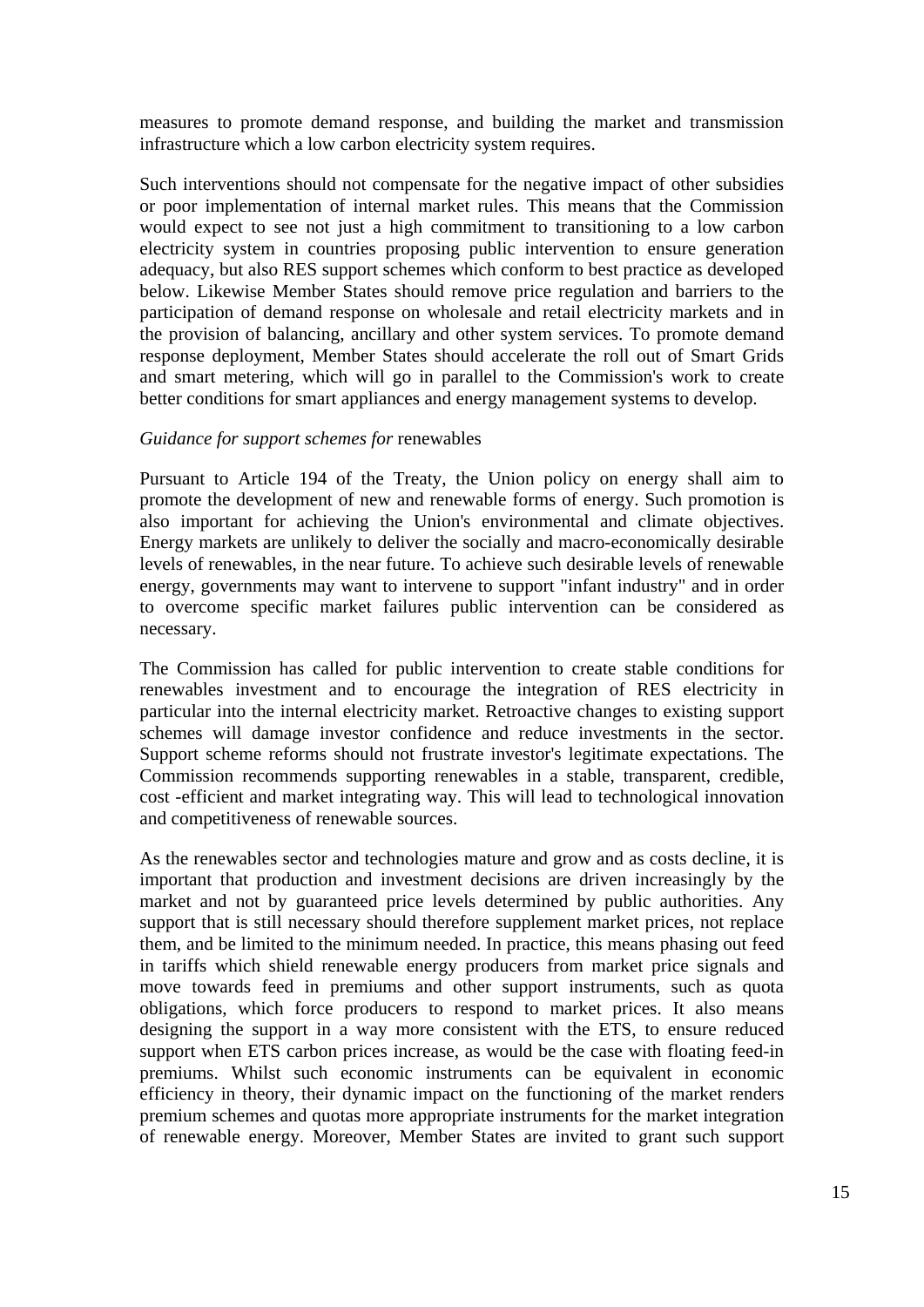through genuinely competitive allocation mechanisms such as tendering procedures. Such procedures make it possible to reveal the costs of the different technologies, operators and projects taking into account specific production locations and to stimulate a healthy competition not only between different operators and locations but also between different renewable energy sources.

Renewables require the use of technological equipment produced in and outside of the EU and sometimes they require use of biomass as feedstock. The Commission reminds Member States that "local content rules" or similar territorial constraints on the use of particular technologies, equipment or feedstock for production of electricity might not be in line with the EU acquis.

Focusing the public intervention on research and development for emerging technologies is also crucial. Support to such technologies and innovation will allow fostering their market entry and the early deployment of next generations of technologies.

Small, currently non-commercial, decentralised production such as from individual households may need to be supported in specific ways. If such need is established, such an approach could allow to deliver socially and economical-optimal levels of renewable energy and to support a wide portfolio of renewable energy technologies.

In addition to public intervention to promote RES electricity, balancing obligations, the design of balancing markets, the use of interconnections, grid connection charges and grid use rules can be designed in a technology-neutral manner and allow appropriate cost signals to be passed to all major producers and users. The Commission also invites Member States to apply cost minimising methods (such as competitive tendering for support).

#### *Cooperating at Union level in development of renewables*

Directive 2009/28/EC provides for three kinds of cooperation mechanisms between Member States. This helps Member States to achieve national targets most effectively, using the different national resources of Member States within existing electricity rules and physical infrastructure. Given the potential of cooperation mechanisms to further Europeanise renewables support, the Commission regrets that, with the exception of the joint support scheme between Norway and Sweden no use has been made of these cooperation mechanisms so far. Developing renewables in cross border support schemes, can reduce the costs of compliance with Directive 2009/28/EC. It can also help remove possible distortions to the single market arising from different *national* approaches.

In the accompanying Staff Working Document on cooperation mechanisms, the Commission provides more detailed guidance on the use of cooperation mechanisms in the renewable energy support schemes, including optional design features with annexes of templates of "standardised" agreements for any of the cooperation mechanisms.

#### *Demand Response Measures*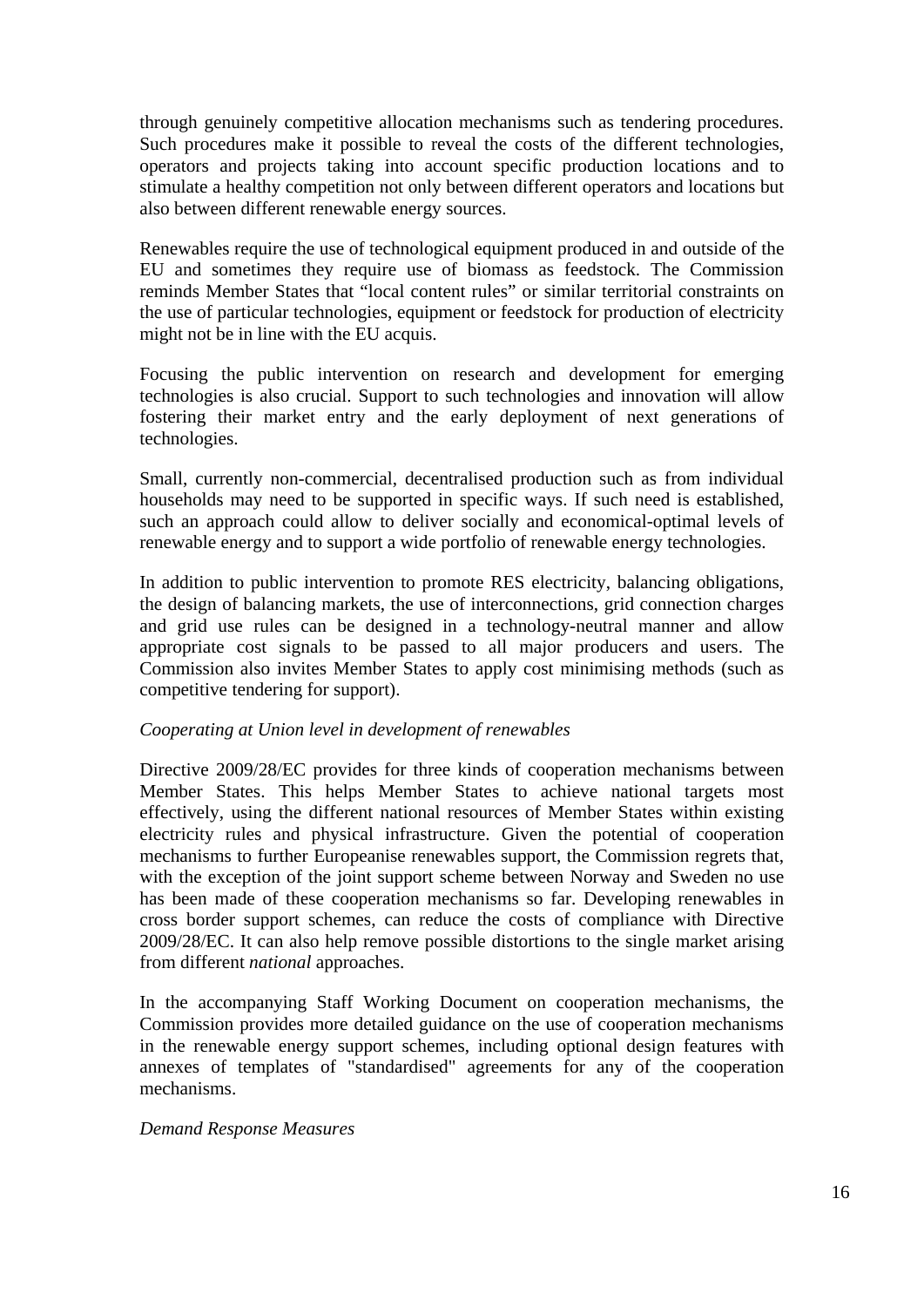The internal electricity market is not just the sum of electricity producers and suppliers, technology companies and network operators. Consumers – industrial, commercial and service users of electricity and the half a billion household consumers – form a very important part of the market, namely the demand side. They can play a significant role in making the electricity system more flexible, through energy efficiency solutions, local renewable generation and demand-response services. That requires supporting technologies accessible to all consumers including exploiting synergies between energy and telecom operators.

This requires that the retail market is organised in a way that consumers will benefit from and are stimulated to participate in the energy market, and that triggers investments in innovative products and services to optimise the participation of consumers. It should allow consumers to participate actively in the electricity market and be billed based on wholesale market price signals. It also requires clear rules on data exchange and protocols

Enabling demand response requires removing tariff elements that hamper active market participation as well as the development of dynamic pricing. If properly implemented, the demand response framework provided in the Electricity Directive and in the Energy Efficiency Directive<sup>38</sup> will enable and promote technologies which allow the aggregation of the energy consumption of many individual consumers' on a voluntary basis. This can open up the market to exploit the potential of demand response, putting demand on an equal footing with supply in the market. The Commission will assist the Member States with the timely transposition (by June 2014) and adequate implementation of the Energy Efficiency Directive.

The Commission is currently analysing the Cost Benefit Analyses and smart metering roll-out plans received from the Member States. The Commission in consultation with the Member States will present the results of this exercise in a comprehensive Benchmarking Report by the end of 2013.

Further policy and regulatory work may be necessary at the Member States and the EU level. Appropriate tariff design and making sure that dynamic intraday tariffs are available to end-user customers should facilitate billing consumers based on wholesale prices and not on consumption profiles. It is recommended to remove price controls, strengthen the price signals and develop further rules for coordination and interaction of different actors in the market, including in particular the role of distribution companies in local balancing as part of smart distribution networks. In this context, the access and exchange of data must remain safe and limited to the necessary but open for new market players with the specific consent of individual consumers. There is also a need to identify and promote good practices for demand response across Member States.

<sup>&</sup>lt;sup>38</sup> Directive 2012/27/EU on energy efficiency, amending Directives 2009/125/EC and 2010/30/EU and repealing Directives 2004/8/EC and 2006/32/EC, OJ L315 p.1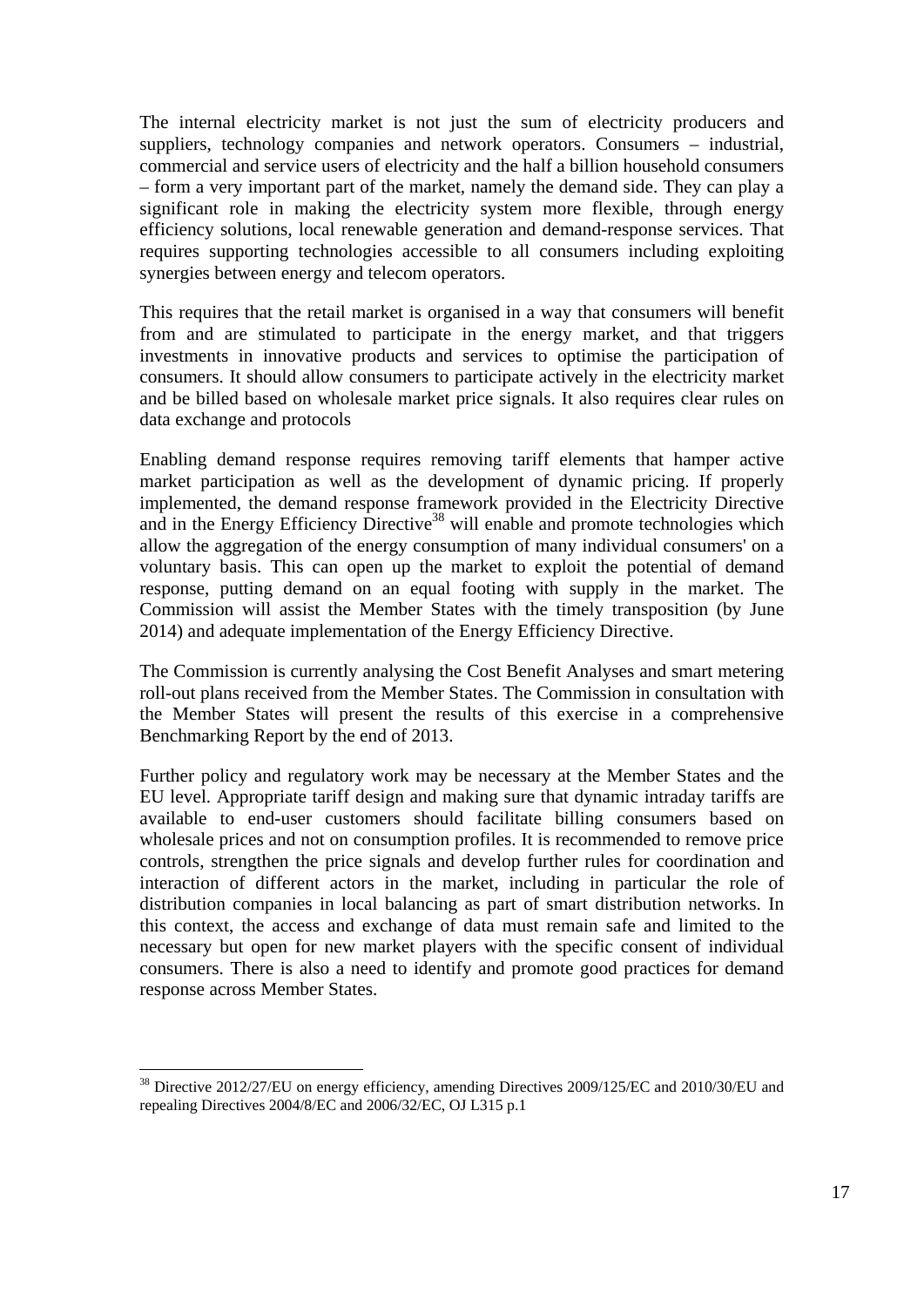In parallel, it is essential to bring the enabling technology into the market through the roll-out of smart metering systems with the appropriate functionalities and together with the creation of the necessary framework for the broad introduction of smart and efficient appliances and control systems under Ecodesign, Energy Labelling and standardisation. Such smart technologies and solutions should be deployed urgently whilst respecting legal considerations on data security and protection, consumer privacy, and the protection from harmful intrusion. European standardization organizations will develop a complete set of standards for smart grids, including for demand response, by the end of 2014. The ongoing actions needed to promote and enable demand response are discussed further in the Staff Working Document on incorporating demand side flexibility in electricity market.

#### **V. CONCLUSIONS AND WAY FORWARD**

The internal electricity market is an important tool to ensure an affordable, secure and sustainable electricity supply in the future. To preserve its role, it is necessary to ensure that public interventions do not undermine the process of its completion and make it work smoothly. Making use of opportunities offered by the Union law *acquis*  on the internal electricity market, and Union programmes may in some cases remove the need for public intervention at the regional, national or local level. Where a competent authority decides to intervene, the Commission invites it, , to take account not just of the regional, national or local interest, but also the impact of those measures on the internal electricity market. This will be to the benefit of the citizens.

This Communication elaborates further on other previous Commission initiatives to ensure consistency in the internal electricity market. The Commission is also in the process of the revision of guidelines on state aid for environmental protection as part of the State aid modernisation process. As part of the revision process, topics such as support for renewables and capacity mechanisms are also being reflected upon<sup>39</sup>. The Commission welcomes the opportunity to discuss with Member States how the principles set out in this Communication can be applied in practice so that the benefits of an integrated and competitive internal market can be fully realised. The Commission will also continue to work with Member States and national regulatory authorities, in particular through the Electricity Coordination Group, on addressing the challenges to ensuring security of electricity supply and generation adequacy.

Some public interventions, for example to internalise negative externalities, remain crucial to enable a good working of the internal electricity market. Other interventions deal with more temporary problems, for example to ensure generation adequacy in circumstances in which the market does not (yet) deliver. For such public interventions, more prudence and caution is needed, and they should be strictly limited in time. Public intervention to promote generation adequacy may constitute state aid and would accordingly fall under the scope of the revised state aid guidelines for environment and energy. It may entail public service obligations imposed on generators, suppliers and/or transmission system operators. Such obligations have to

<u>.</u>

<sup>39</sup> http://ec.europa.eu/competition/state\_aid/modernisation/index\_en.html